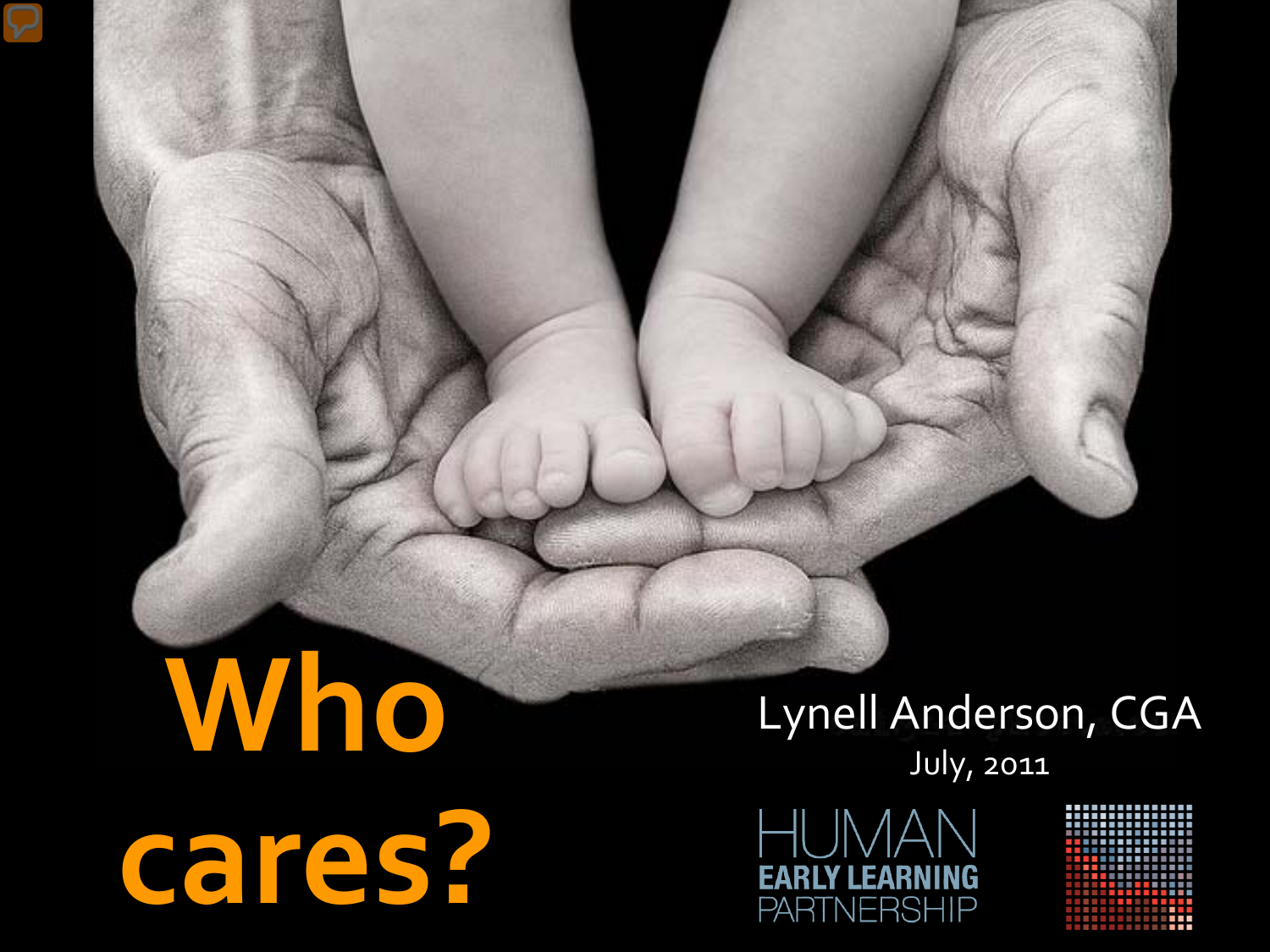

|                 | <b>Access</b>          |
|-----------------|------------------------|
|                 | (%, o-5 yrs, regulated |
| <b>PROVINCE</b> | FT, PT, centre-based)  |
| PEI             | 41                     |
| Quebec          | 25                     |
| <b>NS</b>       | 22                     |
| Manitoba        | 21                     |
| <b>NB</b>       | 20                     |
| Ontario         | 20                     |
| <b>BC</b>       | 18                     |
| Alberta         | 17                     |
| Nfld & Lab      | 17                     |
| Saskatchewan    | 9                      |

#### **UNICEF (minimum)**

**25% <3 yrs 80% @ 4 yrs**

**Source: The Big Picture, Early Childhood Education and Care in Canada 2008**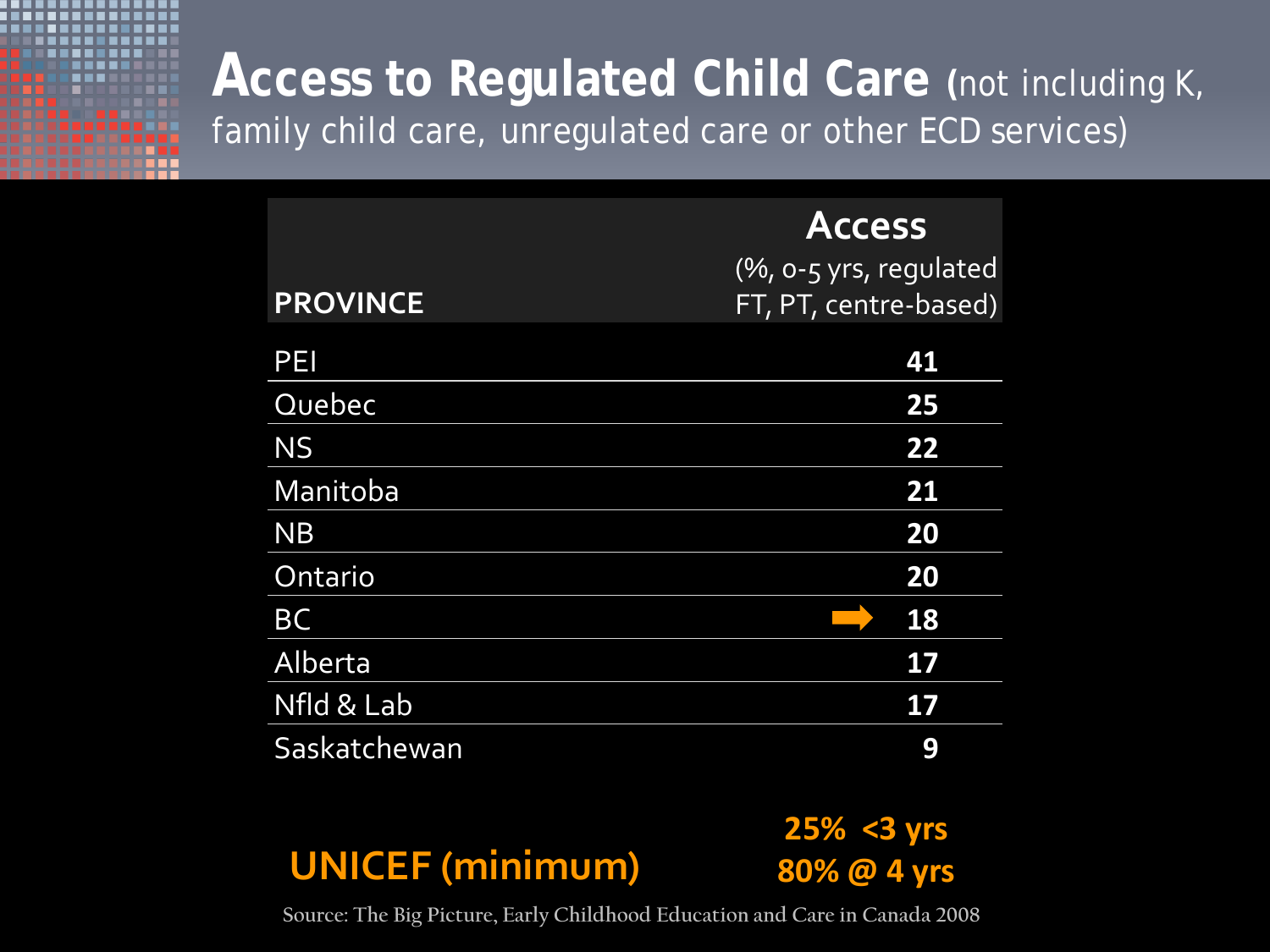#### Public expenditure on child care services (0-6 years) in selected OECD countries



Source: Adapted from Starting Strong ll: Early Childhood Education and Care, September 2006, p.11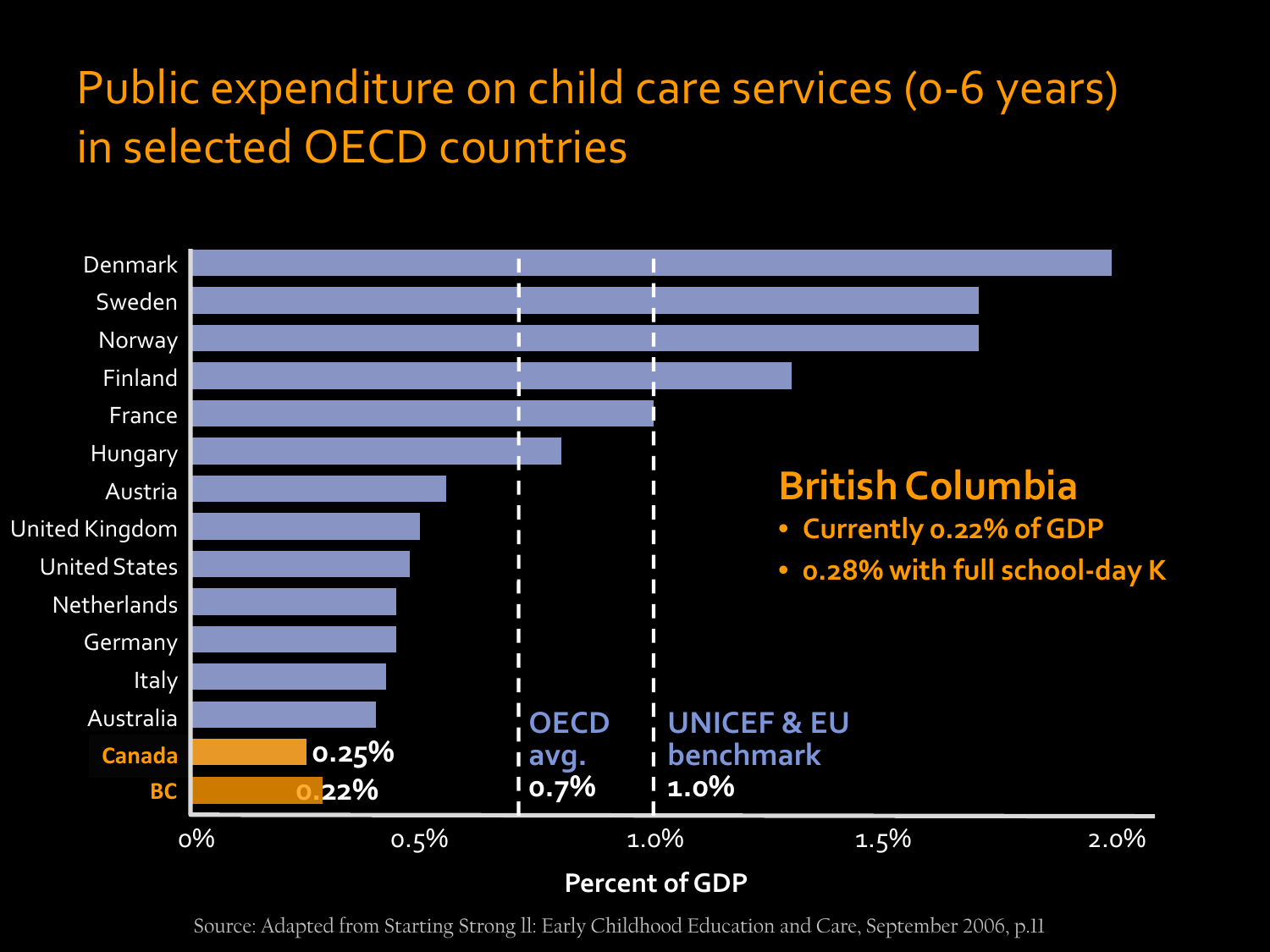# 269,280children under age 6 in BC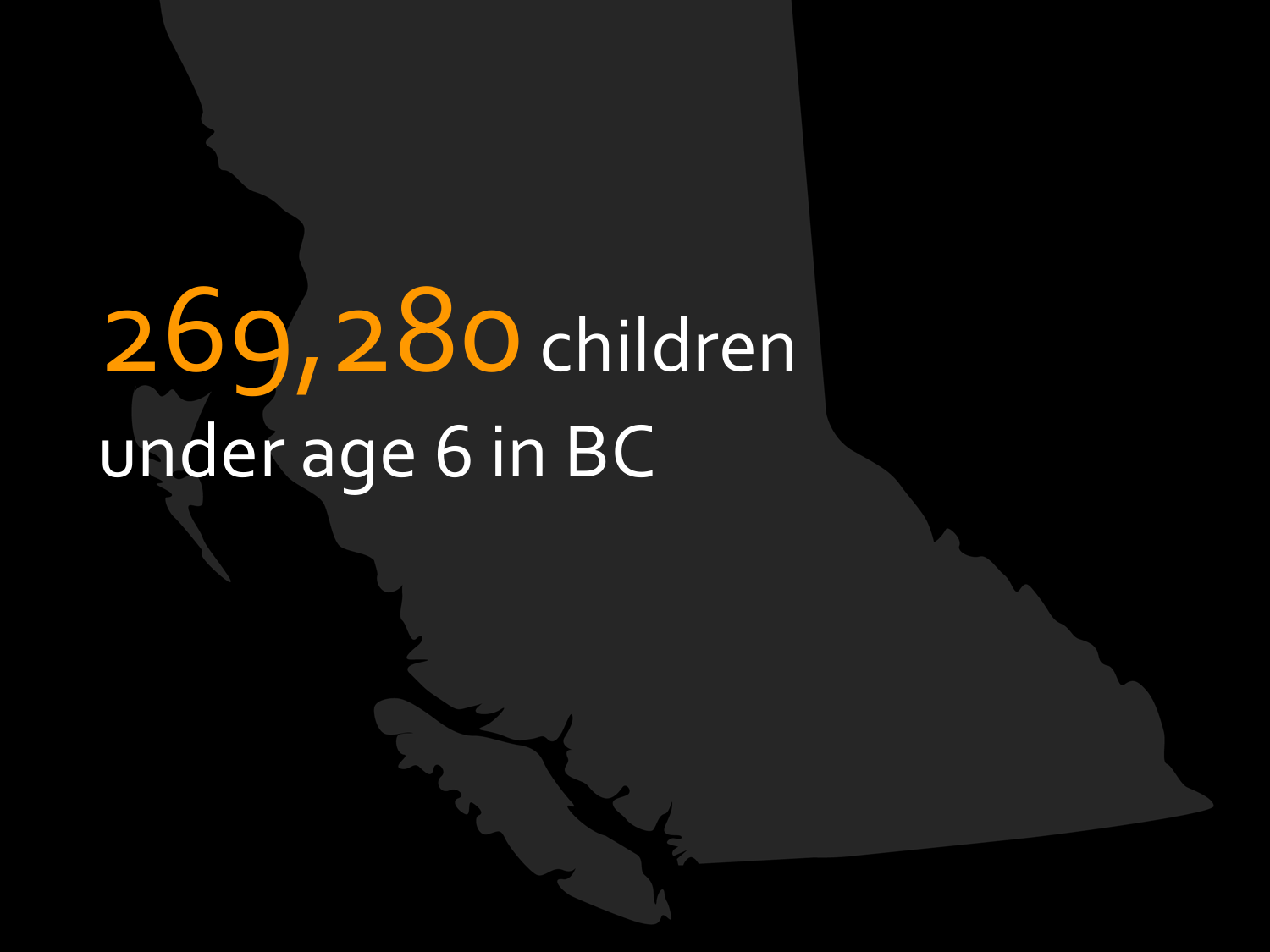| <b>TODAY IN BC</b> |  |             |                                                                            |
|--------------------|--|-------------|----------------------------------------------------------------------------|
| birth -<br>18 mths |  | $3 - 5$ yrs | Total                                                                      |
| 49,994             |  | 33,966      | 117,891                                                                    |
|                    |  |             |                                                                            |
| 8,275              |  | 10,670      | 33,396                                                                     |
|                    |  | 46,505      | 46,505                                                                     |
| 6,718              |  | 9,761       | 28,417                                                                     |
| 2,333              |  | 33,738      | 43,071                                                                     |
| 67,320             |  | 134,640     | 269,280                                                                    |
|                    |  |             | $18$ mths -<br>$3 \, YIS$<br>33,931<br>14,451<br>11,938<br>7,000<br>67,320 |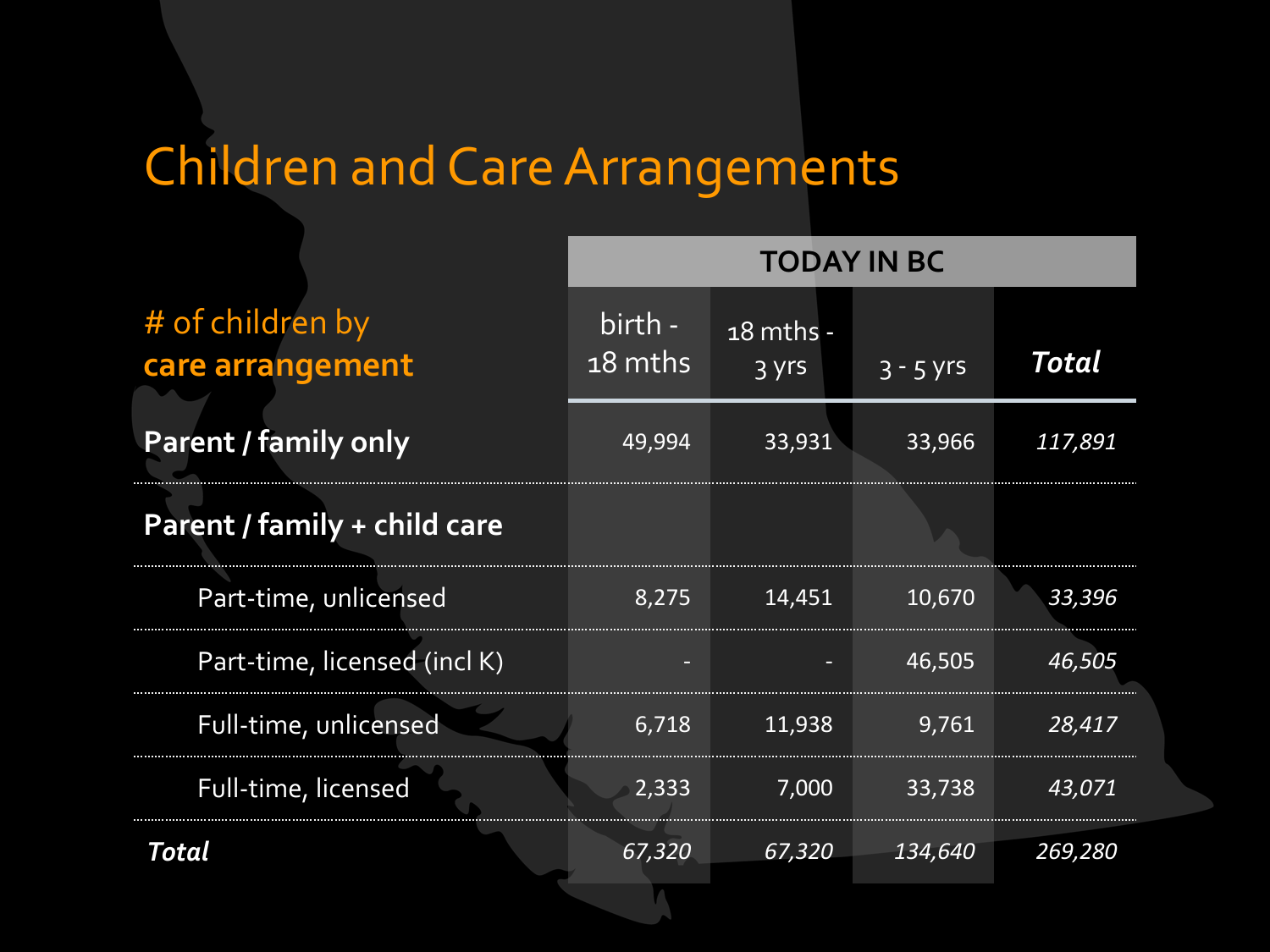|                                      |                    | <b>WITH NEW DEAL FOR FAMILIES</b>      |                |                |  |  |
|--------------------------------------|--------------------|----------------------------------------|----------------|----------------|--|--|
| # of children by<br>care arrangement | birth -<br>18 mths | $\mid$ 18 mths -<br>$\overline{3}$ yrs | $-3 - 5$ yrs   | Total          |  |  |
| <b>Parent / family only</b>          | 67,320             | 17,952                                 | 14,362         | 99,634         |  |  |
| Parent / family + child care         |                    |                                        |                |                |  |  |
| Part-time, unlicensed                | $\Omega$           | $\Omega$                               | $\Omega$       | $\overline{0}$ |  |  |
| Part-time, licensed (incl K)         | $\overline{0}$     | 19,074                                 | 55,651         | 74,725         |  |  |
| Full-time, unlicensed                | $\overline{0}$     | $\overline{0}$                         | $\overline{0}$ | $\overline{0}$ |  |  |
| Full-time, licensed                  | $\overline{0}$     | 30,294                                 | 64,627         | 94,921         |  |  |
| Total                                | 67,320             | 67,320                                 | 134,640        | 269,280        |  |  |
|                                      |                    |                                        |                |                |  |  |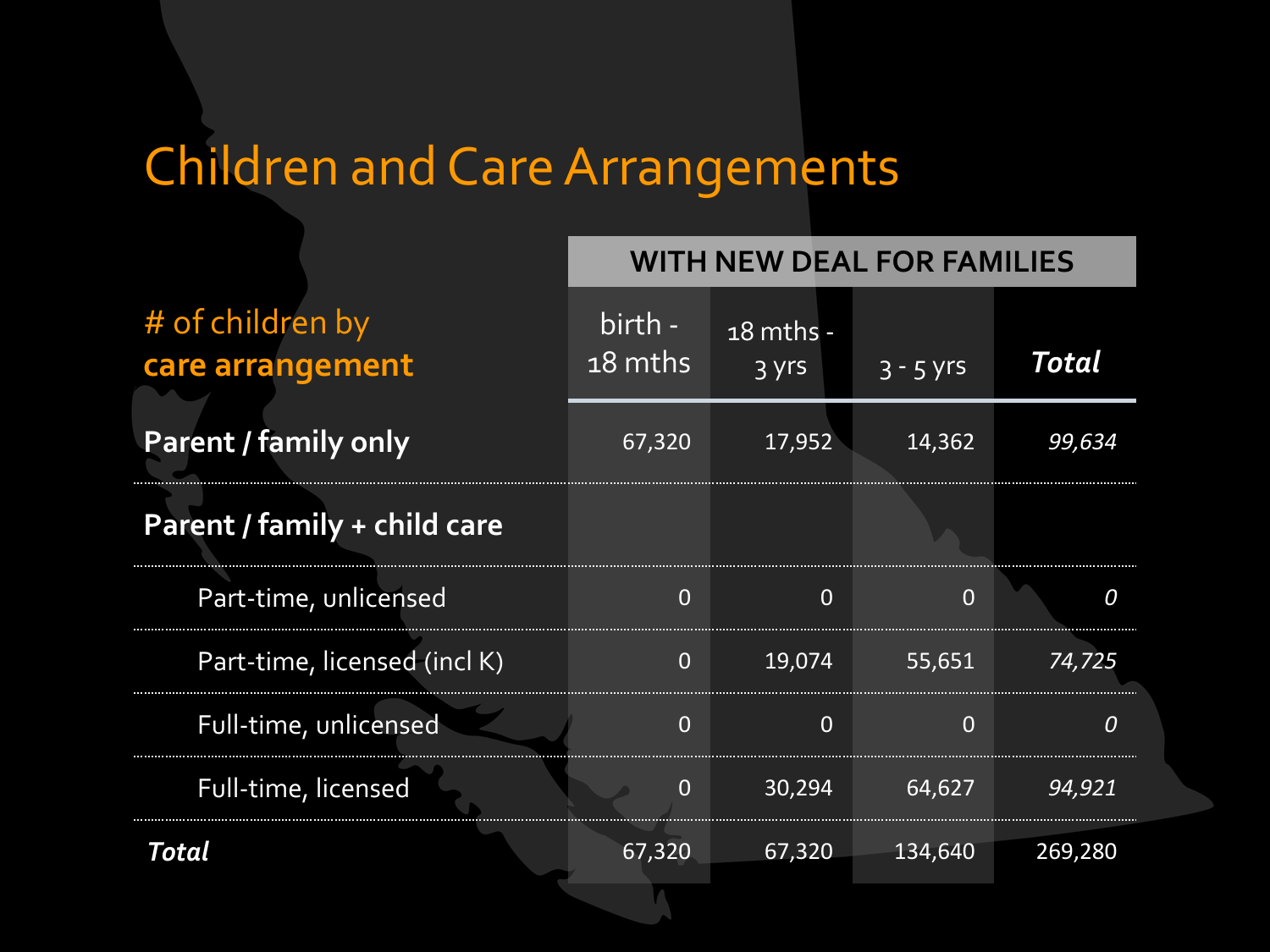|                                          | <b>TODAY IN BC</b> |                    |             |              |
|------------------------------------------|--------------------|--------------------|-------------|--------------|
| % of children by<br>care type - licensed | birth -<br>18 mths | 18 mths -<br>3 yrs | $3 - 5$ yrs | <b>Total</b> |
| <b>Parent / family only</b>              | 74%                | 51%                | 25%         | 44%          |
| Parent / family + child care             |                    |                    |             |              |
| Unlicensed                               | 22%                | 39%                | 15%         | 23%          |
| Licensed (incl K)                        | 4%                 | 10%                | 60%         | 33%          |
| Total                                    | 100%               | 100%               | 100%        | 100%         |
|                                          |                    |                    |             |              |
|                                          |                    |                    |             |              |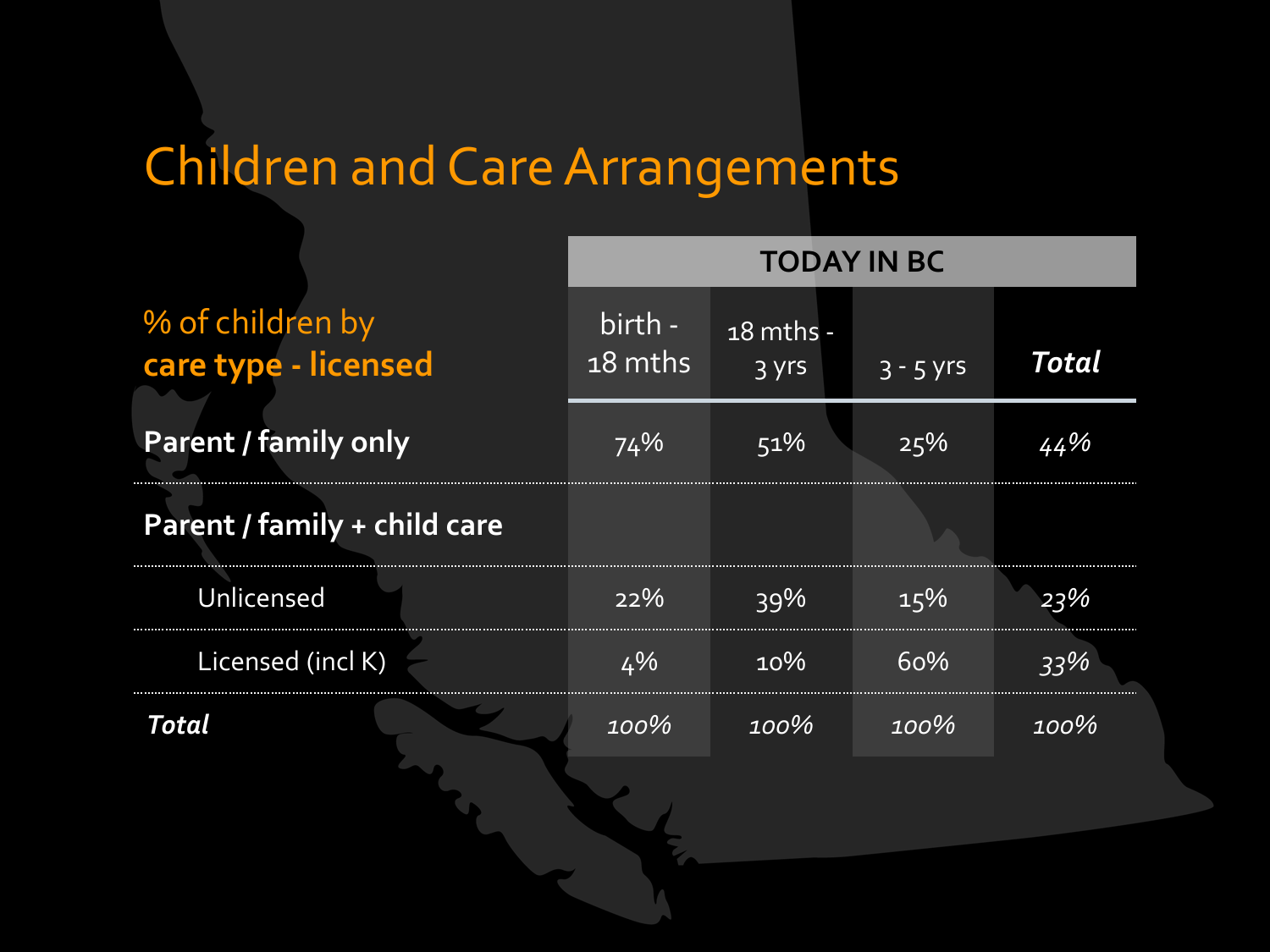|                                       |  | <b>TODAY IN BC</b> |                    |             |              |
|---------------------------------------|--|--------------------|--------------------|-------------|--------------|
| % of children by<br>care type - hours |  | birth -<br>18 mths | 18 mths -<br>3 yrs | $3 - 5$ yrs | <b>Total</b> |
| <b>Parent / family only</b>           |  | 74%                | 51%                | 25%         | 44%          |
| Parent / family + child care          |  |                    |                    |             |              |
| Full-time                             |  | 13%                | 27%                | 33%         | 27%          |
| Part-time                             |  | 13%                | 22%                | 42%         | 29%          |
| <b>Total</b>                          |  | 100%               | 100%               | 100%        | 100%         |
|                                       |  |                    |                    |             |              |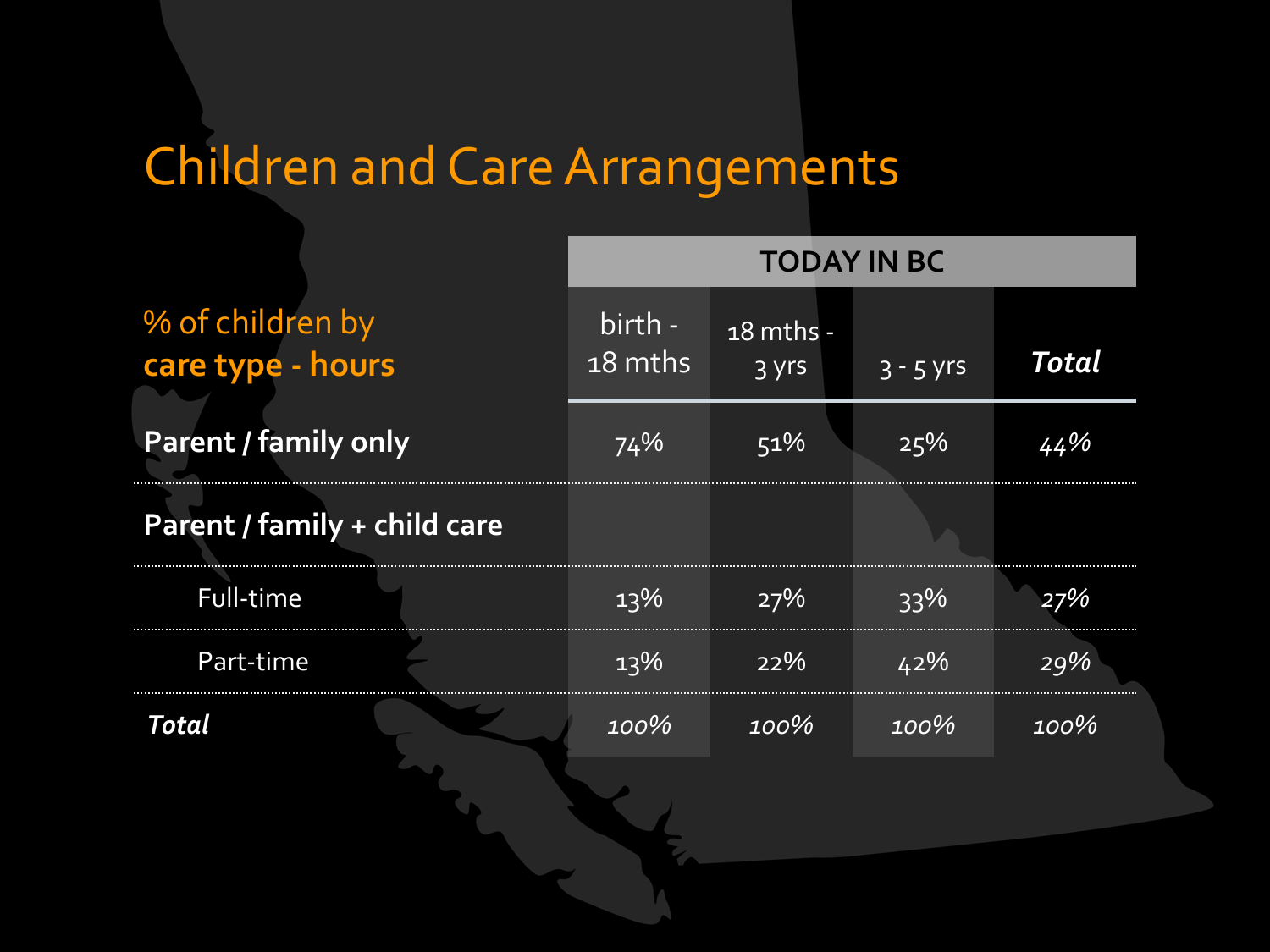**BC, children under 3 Today New Deal** 62% Parental/Family Care Only 63% 17% Add: child care PT 14% 21% Or: child care FT 23%

**What changes?** First 18 months, primarily parental care Then, choice of **regulated** programs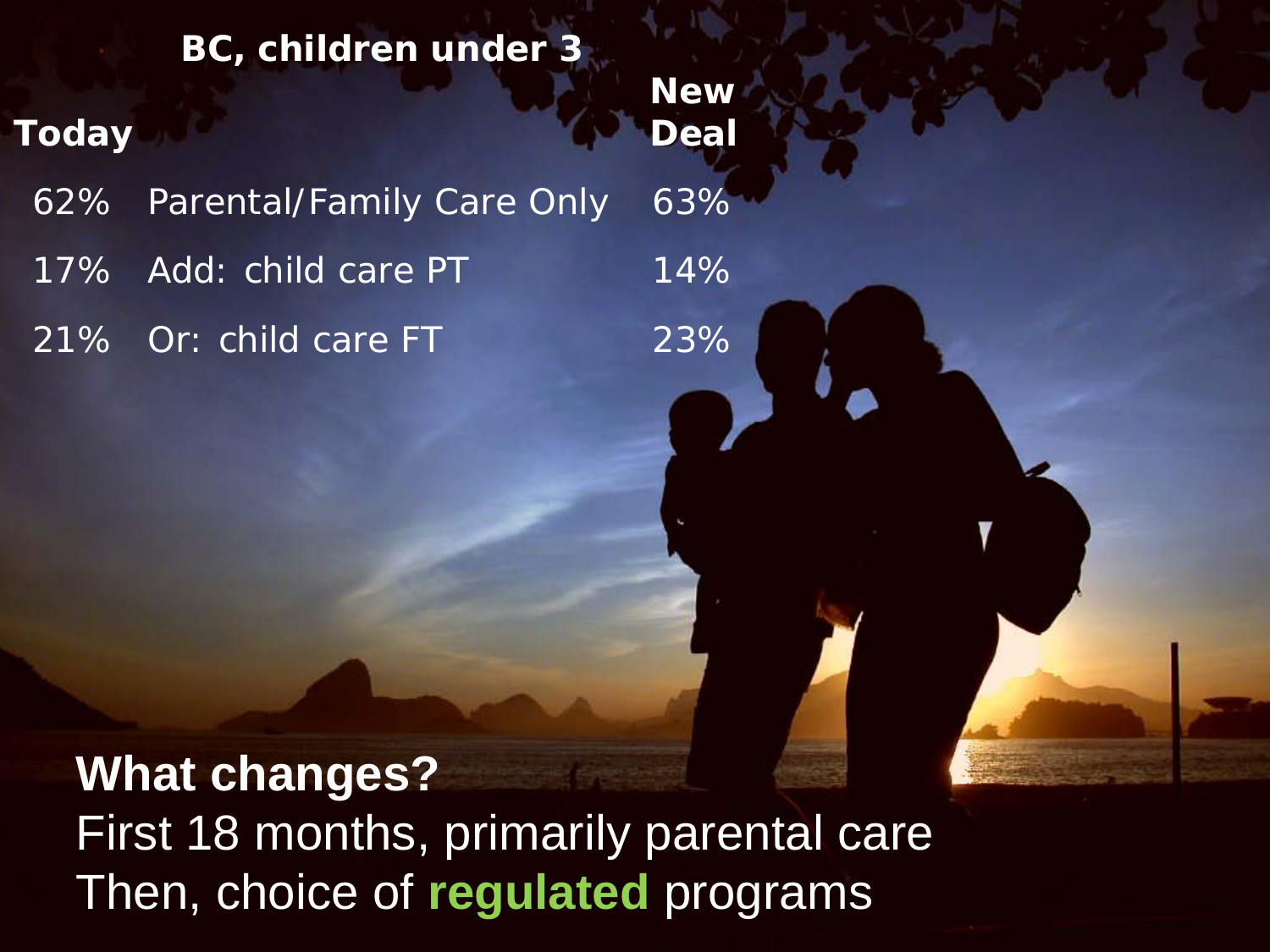|                                          | <b>WITH NEW DEAL FOR FAMILIES</b> |                      |                  |                  |  |
|------------------------------------------|-----------------------------------|----------------------|------------------|------------------|--|
| % of children by<br>care type - licensed | birth -<br>18 mths                | $18$ mths -<br>3 yrs | $3 - 5$ yrs      | Total            |  |
| <b>Parent / family only</b>              | 100%<br>$(+26)$                   | 27%<br>$(-24)$       | 11%<br>$(-14)$   | 37%<br>$(-7)$    |  |
| Parent / family + child care             |                                   |                      |                  |                  |  |
| Unlicensed                               | $O\%$<br>$(-22)$                  | $O\%$<br>$(-39)$     | $O\%$<br>$(-15)$ | $O\%$<br>$(-23)$ |  |
| Licensed (incl K)                        | $O\%$<br>$(-4)$                   | 73%<br>$(+63)$       | 89%<br>$(+29)$   | 63%<br>$(+30)$   |  |
| Total                                    | 100%                              | 100%                 | 100%             | 100%             |  |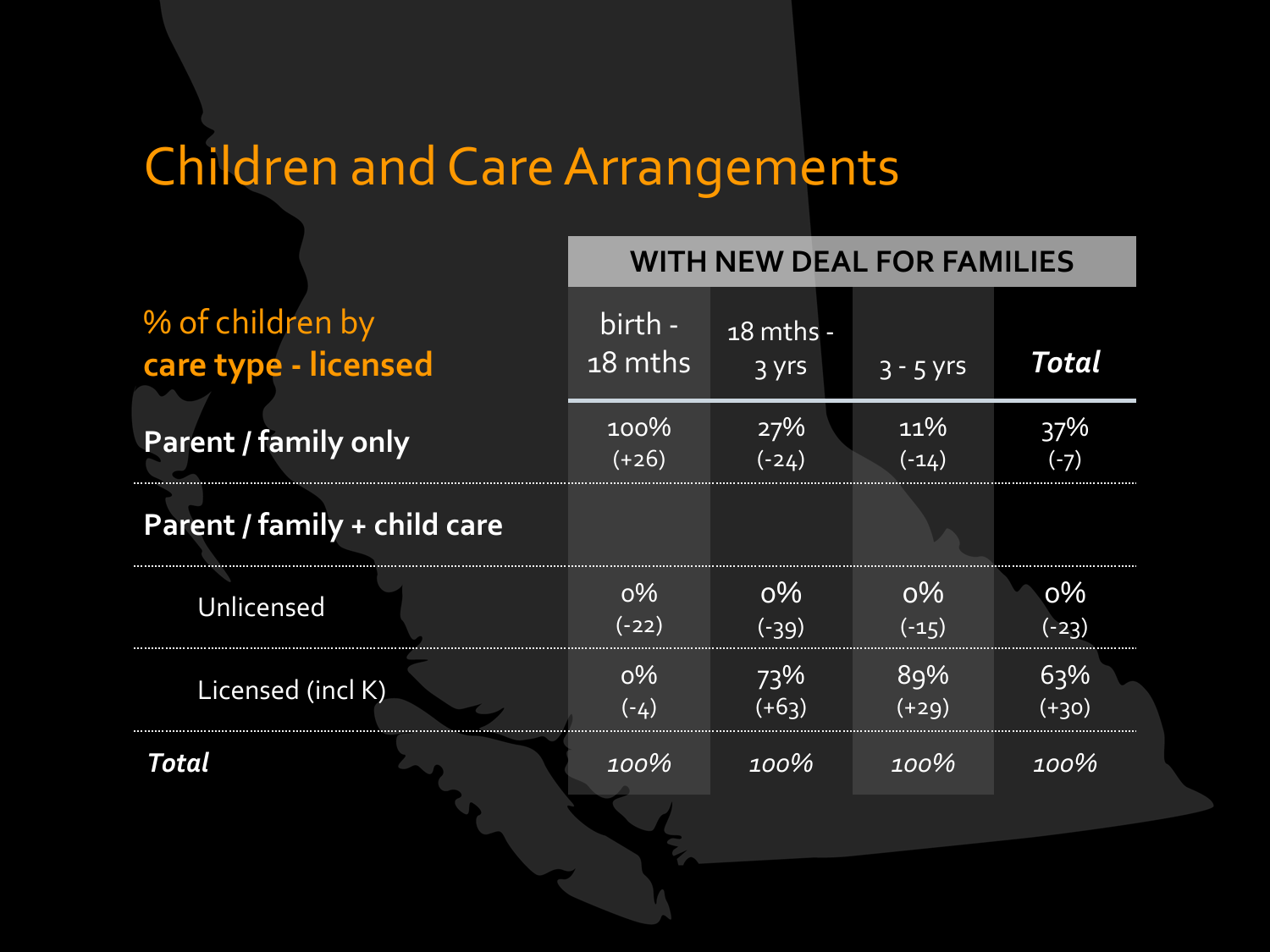|                                       | <b>WITH NEW DEAL FOR FAMILIES</b> |                      |                |               |
|---------------------------------------|-----------------------------------|----------------------|----------------|---------------|
| % of children by<br>care type - hours | <u>birth - </u><br>18 mths        | $18$ mths -<br>3 yrs | $3 - 5$ yrs    | Total         |
| <b>Parent / family only</b>           | 100%<br>$(+26)$                   | 27%<br>$(-23)$       | 11%<br>$(-14)$ | 37%<br>$(-6)$ |
| Parent / family + child care          |                                   |                      |                |               |
| Full-time                             | $O\%$<br>$(-13)$                  | 45%<br>$(+17)$       | 48%<br>$(+16)$ | 35%<br>$(+8)$ |
| Part-time (up to 40% of FT)           | $O\%$<br>$(-12)$                  | 28%<br>$(+7)$        | 41%<br>$(-1)$  | 28%<br>$(-2)$ |
| Total                                 | 100%                              | 100%                 | 100%           | 100%          |
|                                       |                                   |                      |                |               |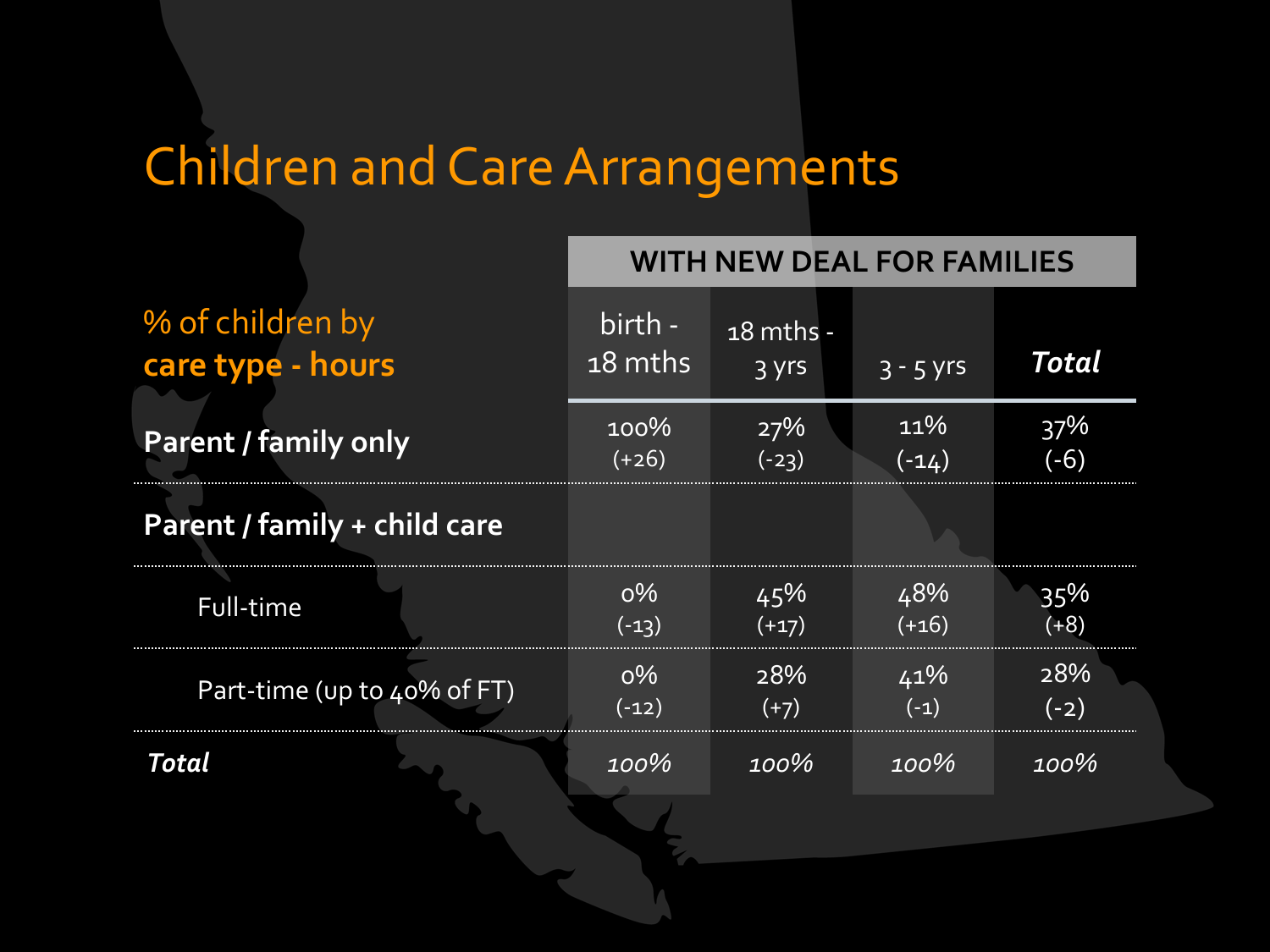**Under a New Deal for Families**

Child care parent fees reduced to …

\$10/day full-time

\$7/day part-time

no fees if family income < \$40,000

(Eliminate child care expense deduction)